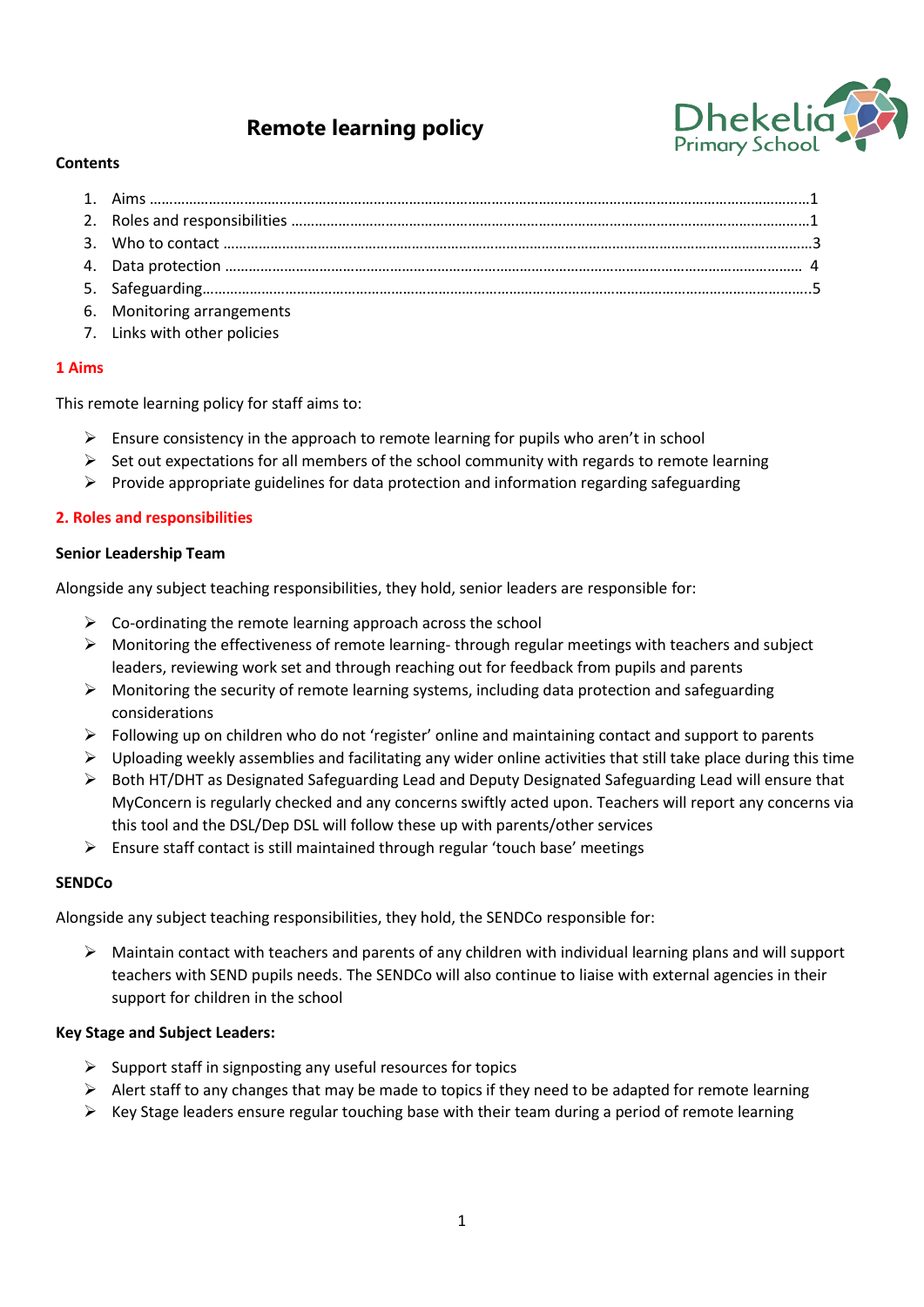## **Class teachers**

- ➢ Provide remote learning to be undertaken between the hours of 0745- 1330. Teachers should be available until 1430 to provide support and feedback after uploading activities
- $\triangleright$  Ensure all children in their class are provided with differentiated learning activities which support and develop their understanding
- $\triangleright$  Subjects such as PE and IT will be included in the remote learning package and will be uploaded by the teacher who regularly undertakes this teaching in school

## **Foundation Stage**

 $\triangleright$  Will create and schedule 4 activities per day. These activities should include play based, maths development and phonics development. Also included will be a daily story time activity

#### **Key Stage 1**

 $\triangleright$  Teachers will create and schedule 4 activities per day. Each day there should be a maths and English activity and other topic sessions to be spread over the course of the week

## **Key Stage 2**

 $\triangleright$  Teachers will create and schedule 4 activities per day. Each day there should be a maths and English activity and other topic sessions to be spread over the course of the week

It is important that each class in a year group is consistent in terms of the variation of topic work put out over the course of the week.

#### **Feedback**

- $\triangleright$  All work should be submitted through the learning platforms, or via scanned e mail copies of paper packs where required;
- $\triangleright$  Feedback should be focussed on improvement, and can be delivered via written comments, or recorded responses attached to pieces of work;
- ➢ Feedback should be completed the same day, if possible, to allow for improvements in future pieces of work
- $\triangleright$  The expectation will be communicated to parents that work will only stay 'live' for 24 hrs, after which time there will be no expectation for the teacher to scroll back though pages of work in order to provide feedback
- $\triangleright$  Teachers are not expected to provide feedback or other communication outside of the agreed working hours, any work uploaded after this time will be responded to in the beginning of the next morning ( if the work falls in the 24hr period zone)

# **Keeping in touch**

- $\triangleright$  If remote learning is in play due to a lockdown scenario, regular contact will be kept with parents via the means stated above
- $\triangleright$  If remote learning is in play due to a child being required to self-isolate, daily contact should be made with the family via activities being uploaded and a daily phone call from the school office to keep in touch
- $\triangleright$  As with feedback, teachers are only required to respond to messages within their working daily hours. Any messages received after this time will be responded to at the earliest opportunity the next day. There will be no expectation for teachers to respond to messages at the weekends or holiday periods
- $\triangleright$  Any concerns raised by parents will be dealt with by the class teacher in the first instance with the Key Stage leader copied in for reference. If necessary, the Key Stage Leader will escalate the concern to the HT or DHT.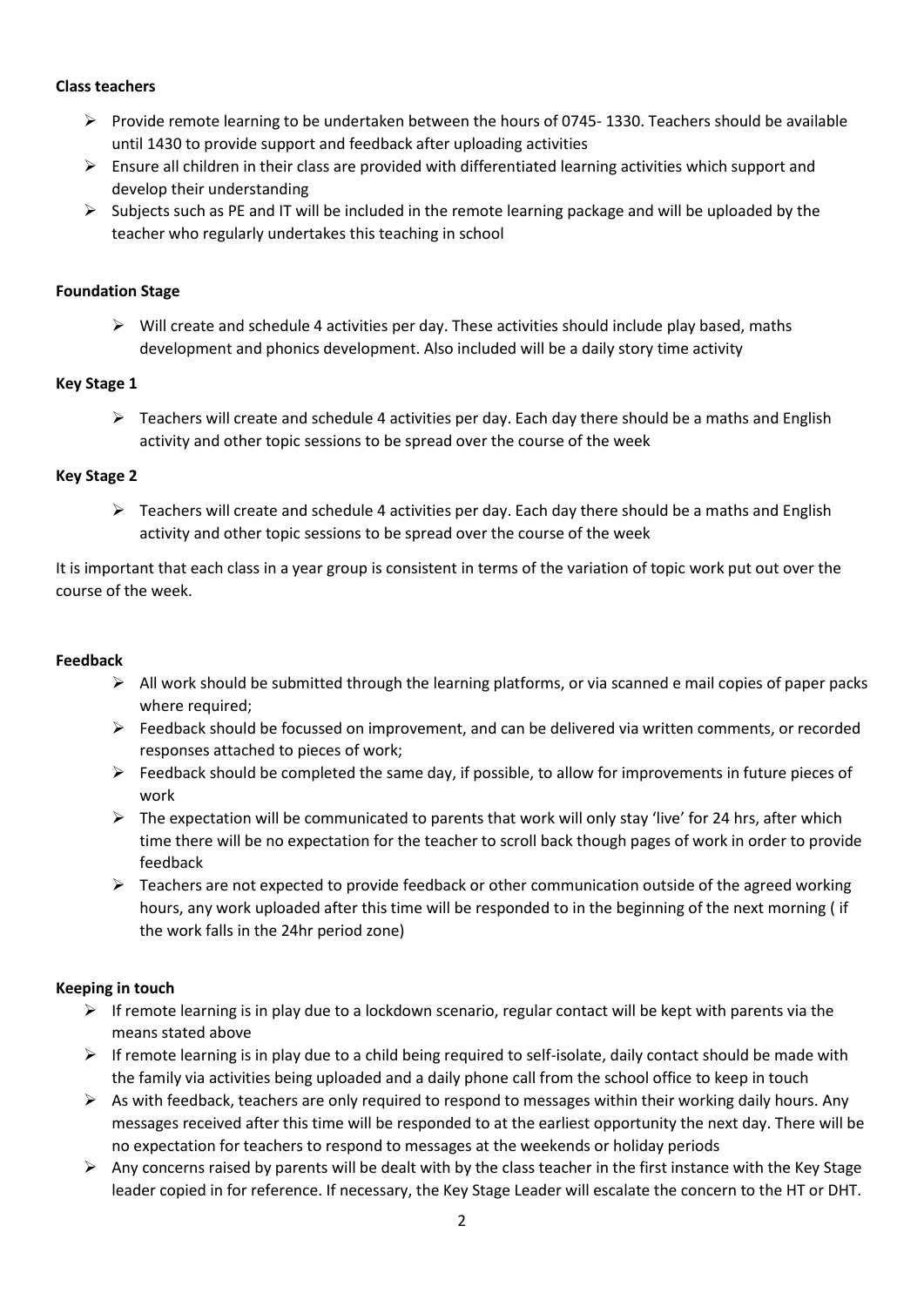$\triangleright$  If children are regularly not completing work, initial contact should be from the class teacher. If this continues to be an issue then the concern will move through the normal procedures of Key Stage Leader, Deputy Headteacher and Headteacher

# **Virtual meetings**

- $\triangleright$  Regular 'Keep in Touch' meetings will be scheduled by the HT and DHT over the period of any school closure due to a 'lockdown' situation
- $\triangleright$  Staff should ensure that they 'attend' any virtual meeting with the same level of professionalism that they would attend a face to face meeting e.g. dress code, preparedness etc.
- $\triangleright$  All virtual meetings should be conducted in a suitable location within the home and staff should be aware of any background areas that may be able to be viewed

# **The role of Teaching Assistants:**

When assisting remote learning, or with key worker children (during times of closure), LSAs must be available to support between the hours of 0800-1300, unless they are conducting remote learning with their own children at home for any of these hours. Learning Support Assistants can be required to be asked to be part of the supervision rota for key worker provision to support these children in the completion of their remote learning activities as part of their daily working hours unless conducting remote learning with their own children at home. If LSAs cannot attend due to teaching their own children at home, it will be required that they also support with other school activities such as preparing resources etc.

# **The IT Team**

IT staff are responsible for:

- $\triangleright$  Fixing issues with systems used to set and collect work
- $\triangleright$  Helping staff with any technical issues that they are experiencing
- $\triangleright$  Supporting the school to review the security of remote learning systems and flagging any data protection breaches to the data protection

# **Pupils and Parents**

Staff can expect pupils learning remotely to:

- $\triangleright$  Be contactable during the school day although consider they may not always be in front of a device the entire time;
- $\triangleright$  Complete work to the deadline set by teachers
- $\triangleright$  Seek help if they need it:
- $\triangleright$  Alert teachers if they're not able to complete work;

Staff can expect parents with children learning remotely to:

- $\triangleright$  Make the school aware if their child is sick or otherwise can't complete work
- $\triangleright$  Seek help from the school if they need it
- $\triangleright$  Be respectful when making any complaints or concerns known to staff:
- $\triangleright$  Be respectful of teacher's working hours and limit contact to the agreed hours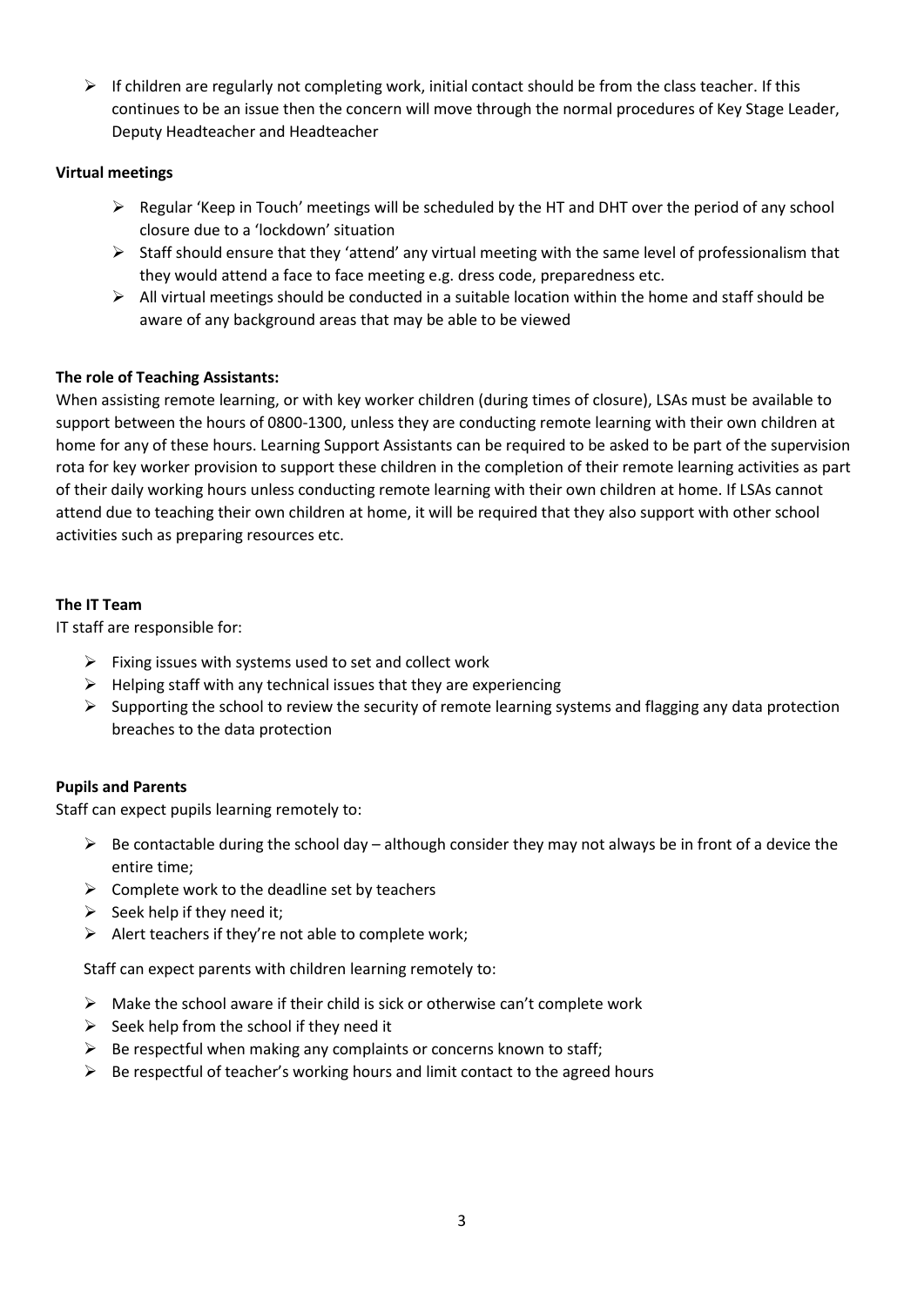# **The School Governance Committee (SGC)**

The SGC is responsible for:

- $\triangleright$  Monitoring the school's approach to providing remote learning to ensure that education remains as high quality as possible;
- $\triangleright$  Ensuring that staff are certain that remote learning systems are appropriately secure, for both data protection and safeguarding reasons;
- $\triangleright$  Monitoring the well being of school staff and maintaining regular contact

# **3. Who to contact**

If staff have any questions or concerns about remote learning, they should contact the following individuals:

- ➢ Concerns about Safeguarding DSL/DDSL
- $\triangleright$  Concerns about data protection HT/DHT
- $\triangleright$  Issues regarding workload and wellbeing HT/DHT
- $\triangleright$  Issues with setting work Key Stage lead/subject leaders

## **4. Data protection**

## **Accessing personal data**

When accessing personal data for remote learning purposes, all staff members will:

- $\triangleright$  Use authorised school equipment such as school laptops and surface pro machines
- ➢ Make use of 'One Drive' for the storage and transfer of resources, unless these can be accessed from the school server. No personal portable storage devices should be used to remove information from the school server

#### **Processing personal data**

Staff members may need to collect and/or share personal data, such as school e mail addresses or families personal e mail addresses, as part of the remote learning system. As long as this processing is necessary for the school's official functions, individuals won't need to give permission for this to happen.

However, staff are reminded to collect and/or share as little personal data as possible online

#### **Keeping devices secure**

All staff members will take appropriate steps to ensure that their devices remain secure. This includes, but is not limited to:

- $\triangleright$  Keeping the device password-protected strong passwords are at least 8 characters, with a combination of upper and lower-case letters, number and special characters ( e.g. asterisk or currency symbol);
- $\triangleright$  Ensuring the hard drive is encrypted this means if the device is lost or stolen, no one can access the files stored on the hard drive by attaching it to a new device;
- $\triangleright$  Making sure the device locks if left inactive for a period of time;
- $\triangleright$  Not sharing the device among family or friends;
- $\triangleright$  Ensuring the antivirus software is up to date